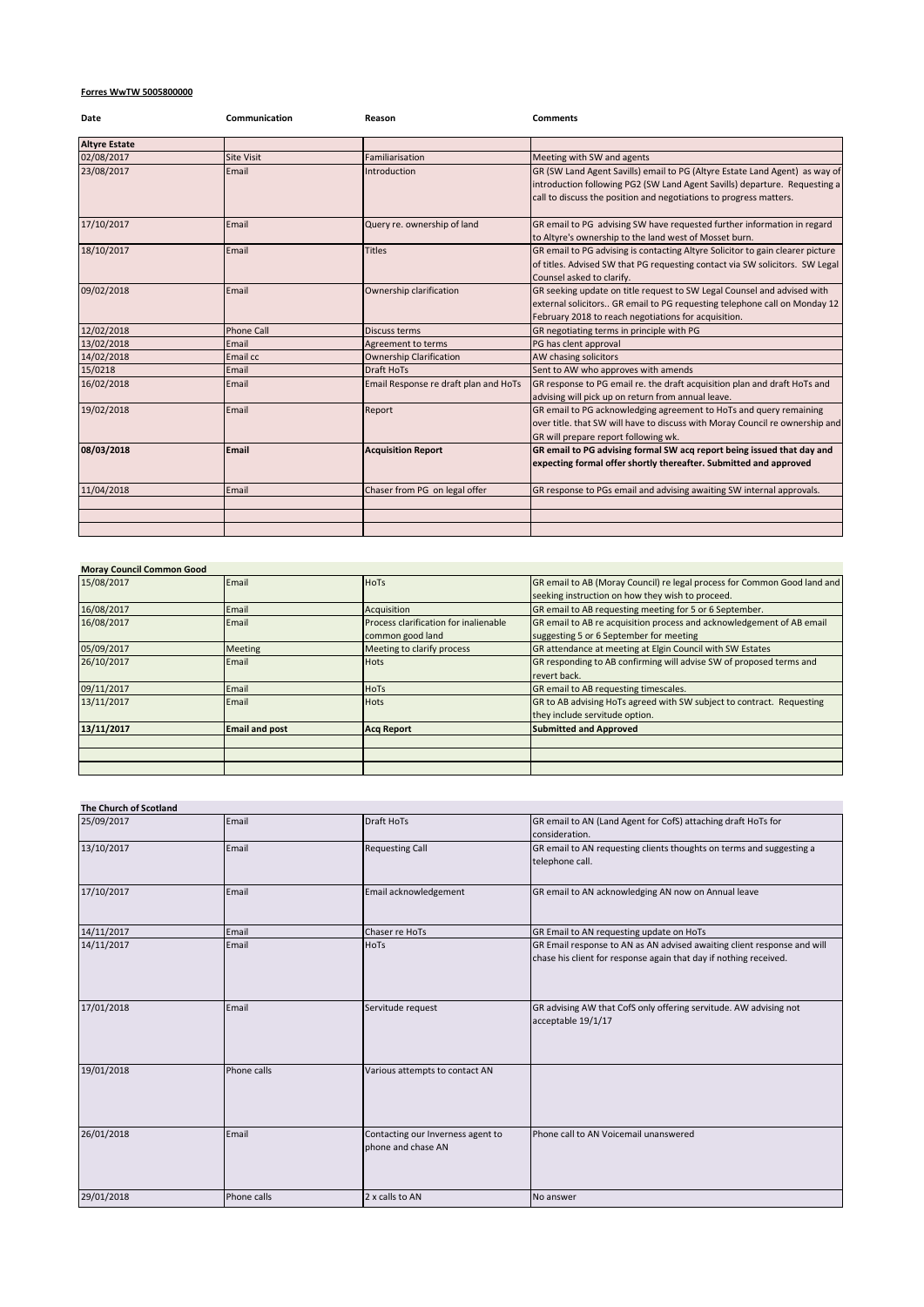| 30/01/2018          | Meeting                | RM meeting AN                                            | To go over plans again                                                                                                                                                                                              |
|---------------------|------------------------|----------------------------------------------------------|---------------------------------------------------------------------------------------------------------------------------------------------------------------------------------------------------------------------|
| 02/02/2018          | Phone calls            | 4 x calls                                                | last one answered                                                                                                                                                                                                   |
| 02/02/2018          | Email                  | Acquisition response received from AN                    | GR email to AN advising will discuss position with SW and revert back -<br>pointing out SW adamant they want to acquire the land rather than a<br>servitude, requesting terms for acquisition.                      |
| 08/02/2018          | Email                  | HoTs                                                     | GR email to AN returning draft HoTs with comments and requesting call to<br>discuss following discussion with AW                                                                                                    |
| 16/02/2018          | Email                  | Contacting our Inverness agent to<br>phone and chase AN  | Various calls and visit                                                                                                                                                                                             |
| 22/02/2018          | Email                  | Chasing AN response                                      | No response to VM                                                                                                                                                                                                   |
| 23/02/2018          | <b>Email and Calls</b> | 3 x calls and chasing email to AN                        | No response to VM                                                                                                                                                                                                   |
| 26/02/2018          | Phone call             | Chasing AN response                                      | No response to VM                                                                                                                                                                                                   |
| 28/02/2018          | Phone call to AN       | Followed up by email                                     | No response to VM                                                                                                                                                                                                   |
| 02/03/2017          | Phone calls            | Chasing AN for response                                  | AN saying still no instructions from his client                                                                                                                                                                     |
| 06/03/2018          | Phone call to AN       | Followed up by email                                     | No response to VM                                                                                                                                                                                                   |
| 15/03/2017          | 2 xPhone calls         | Chasing AN for response                                  | No response to VM                                                                                                                                                                                                   |
| 16/03/2018          | Email                  | HoTs                                                     | GR email to AN acknowledging receipt of AN email with revised HoTs.<br>Advising SW's concerns re request for unrestricted access and requesting<br>AN clients revert back to original proposal of agricultural use. |
| 16/03/2018          | Email                  | HoTs revised by AN                                       | GR to AN advising SW consider revisions re reserving unrestricted access<br>unacceptable                                                                                                                            |
| 19/04/2018          | Phone Call             |                                                          |                                                                                                                                                                                                                     |
| 20/3/18 to 29/03/18 | Phone calls            | Chasing AN for response                                  |                                                                                                                                                                                                                     |
| 19/04/2018          | Email                  | AN advising clients still require<br>unrestricted access | Advised AW of response                                                                                                                                                                                              |
| 19/04/2018          | Email                  | AW advising to acknowledge only                          | AW progressing directly with CofS and awaiting response                                                                                                                                                             |
|                     |                        |                                                          |                                                                                                                                                                                                                     |
|                     |                        |                                                          |                                                                                                                                                                                                                     |

## **Christie Elite**

| 11/08/2018 | Email          | Instruction                        | Updated drawing and instruction from AW                                        |
|------------|----------------|------------------------------------|--------------------------------------------------------------------------------|
| 14/08/2017 | Email          | Meeting request                    | GR emailing CA (Christie Elite's Land Agent) to advise he will be in Inverness |
|            |                |                                    | and requesting meeting.                                                        |
| 16/08/2017 | Email          | Meeting request                    | GR responding to CA to arrange and confirm meeting                             |
| 17/08/2018 | Meeting        | <b>Meeting Galbraith Inverness</b> | GR/CA to look at revised proposal and crane access                             |
| 17/08/2018 | <b>Meeting</b> | <b>Meeting SW Inverness</b>        | To discuss acq strategy with AW                                                |
| 29/08/2017 | Email          | <b>HoTs</b>                        | GR to CA recommending figures to adjust rental and make provisions for         |
|            |                |                                    | overrun and payment for one crane pad. Advised hoping to agree HoTs            |
|            |                |                                    | asap.                                                                          |
| 05/09/2017 | Email          | <b>HoTs</b>                        | GR responding to CA who is unhappy with proposed figures and                   |
|            |                |                                    | calculations. GR requesting details of how revised plant crop loss was         |
|            |                |                                    | calculated.                                                                    |
| 12/09/2017 | Email          | <b>HoTs</b>                        | GR advising CA left voicemail as hoping to clarify potential figures           |